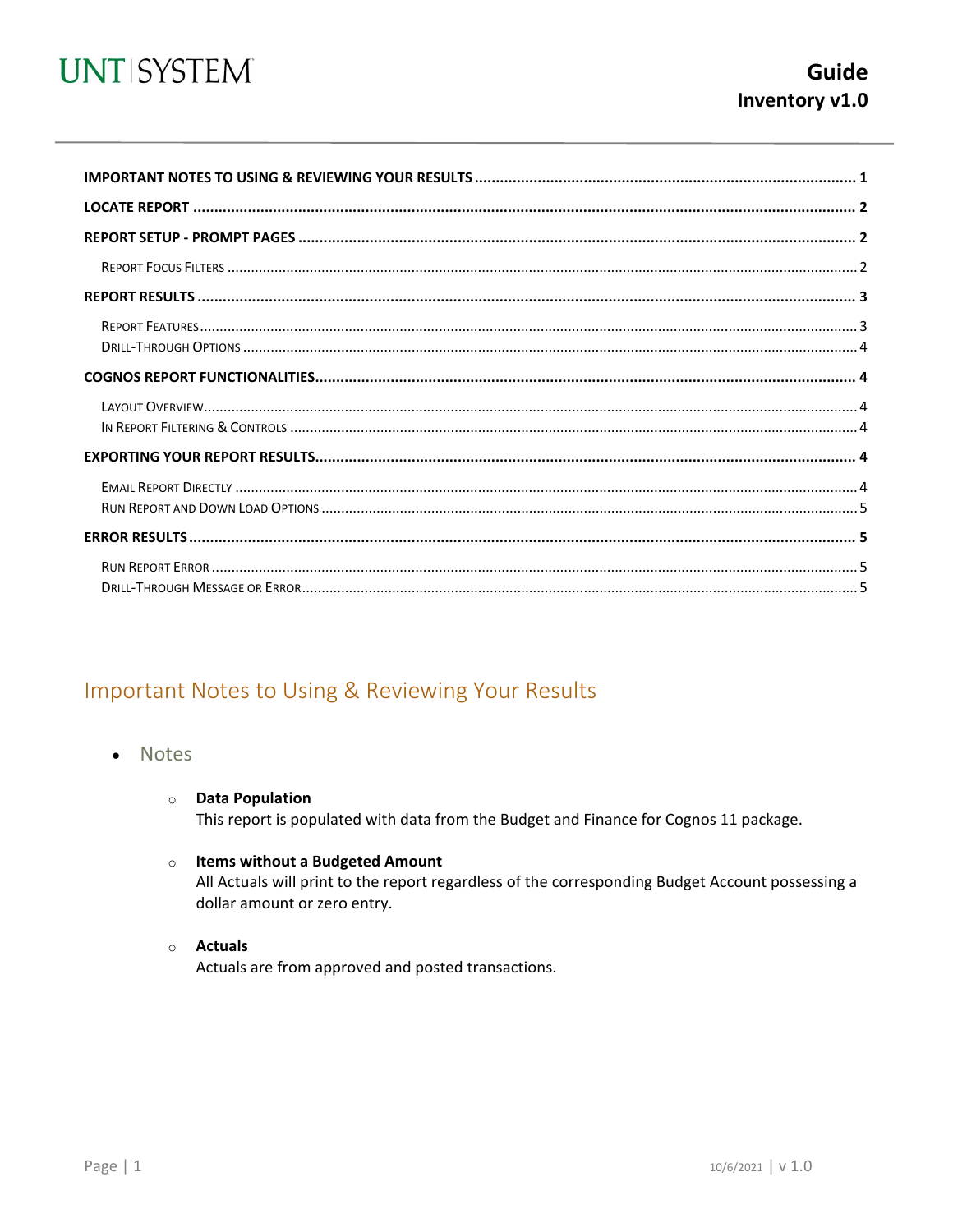### Locate Report

1. From the Budget & Planning **[Reporting Page](https://finance.untsystem.edu/reporting)**, locate

["Inventory"](https://cognospd.admin.unt.edu/bi/?pathRef=.public_folders%2FInventory%2FInventory)

**2. Login** to IBM Cognos to run the report.

# Report Setup- Prompt Pages

### Report Setup - Prompt Pages

All initial **Landing Pages** for reports on the Cognos System will appear similar in format. You will have a set of filtering choices based on the source's available data.

|                                                                                                                                                    | JUNT SYSTEM WINT UNT DALLAS hsc        |  |  |  |  |  |  |  |  |
|----------------------------------------------------------------------------------------------------------------------------------------------------|----------------------------------------|--|--|--|--|--|--|--|--|
| Inventory                                                                                                                                          |                                        |  |  |  |  |  |  |  |  |
| In general, Cognos reports are sourced from the Data mart, which is refreshed every night. You can expect Cognos to be available from 12AM to 9PM. |                                        |  |  |  |  |  |  |  |  |
|                                                                                                                                                    |                                        |  |  |  |  |  |  |  |  |
|                                                                                                                                                    | <b>Please Select Parameters Below:</b> |  |  |  |  |  |  |  |  |
| <b>Business Unit</b> All Business Units                                                                                                            |                                        |  |  |  |  |  |  |  |  |
|                                                                                                                                                    | Selections:<br><b>Value:</b>           |  |  |  |  |  |  |  |  |
| <b>Custodian Department*</b>                                                                                                                       | ×                                      |  |  |  |  |  |  |  |  |
|                                                                                                                                                    |                                        |  |  |  |  |  |  |  |  |
|                                                                                                                                                    | Select all Deselect all                |  |  |  |  |  |  |  |  |
| Employee (EMPLID)                                                                                                                                  |                                        |  |  |  |  |  |  |  |  |
| Asset ID                                                                                                                                           |                                        |  |  |  |  |  |  |  |  |
| <b>Asset Status</b>                                                                                                                                |                                        |  |  |  |  |  |  |  |  |
| Capitalized (Y/N)                                                                                                                                  |                                        |  |  |  |  |  |  |  |  |
| <b>Tag Number</b>                                                                                                                                  |                                        |  |  |  |  |  |  |  |  |
| Serial ID                                                                                                                                          |                                        |  |  |  |  |  |  |  |  |
|                                                                                                                                                    |                                        |  |  |  |  |  |  |  |  |
| Location                                                                                                                                           |                                        |  |  |  |  |  |  |  |  |
| Offsite                                                                                                                                            |                                        |  |  |  |  |  |  |  |  |
| <b>Purchase Order</b>                                                                                                                              |                                        |  |  |  |  |  |  |  |  |

#### REPORT FOCUS FILTERS

1. Select your parameter choices. (No parameters within this report are required).

| <b>Business Unit</b> | Default will pull "All Units" or you may select one particular<br>unit by which to filter the report.                                                                                                                       |
|----------------------|-----------------------------------------------------------------------------------------------------------------------------------------------------------------------------------------------------------------------------|
| Custodian Department | If you know a particular Custodian Departmment you would<br>like to filter by, enter here. When you are ready, click the<br>arrow. All items you have typed/pasted into the box will<br>move to the <b>Selections Box</b> . |
| Employee (EMPLID)    | If you know a particular Employee you would like to filter by,<br>enter the Employee ID here.                                                                                                                               |
| Asset ID             | If you know a particular Asset ID you would like to filter by,<br>enter here.                                                                                                                                               |
| Asset Status         | Default will pull all asset statuses or you may select one<br>particular status by which to filter the report.                                                                                                              |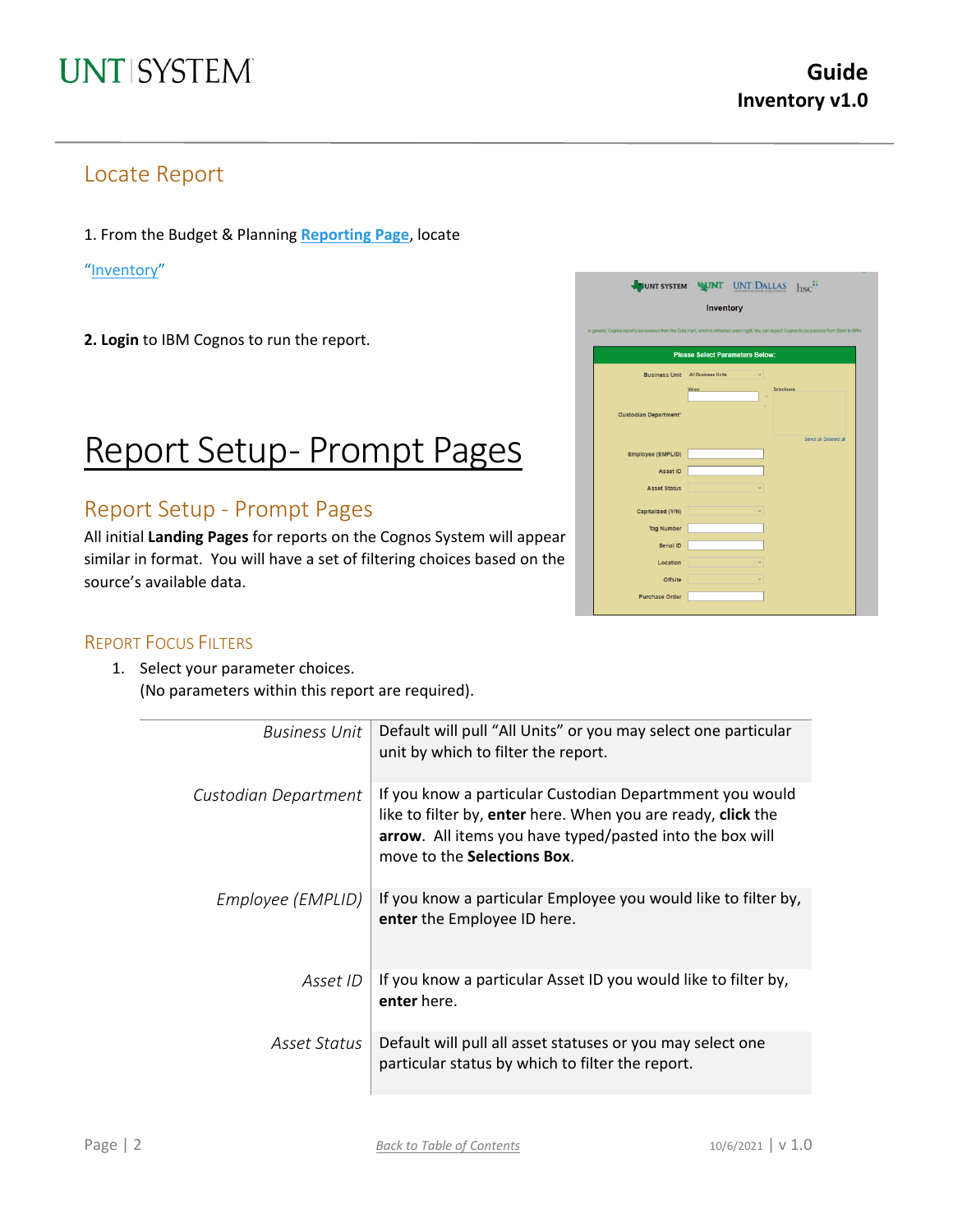# **UNTISYSTEM**

| Capitalized $(Y/N)$ | Default will pull all Capitalized or you may select one<br>particular one by which to filter the report. |
|---------------------|----------------------------------------------------------------------------------------------------------|
| Tag Number          | If you know a particular Tag Number you would like to filter<br>by, enter here.                          |
| Serial ID           | If you know a particular Serial ID you would like to filter by,<br>enter here.                           |
| Location            | Default will pull all Locations or you may select one<br>particular one by which to filter the report.   |
| <i>Offsite</i>      | Default will pull all Offsite or you may select one particular<br>one by which to filter the report.     |
| Purchase Order      | If you know a particular Purchase Order you would like to<br>filter by, enter here.                      |

2. If you are satisfied with your choices, click the **Finish Button**.

# Report Results

## Report Results

| <b>BUSINESS UNIT DEPTID</b> |        | <b>DEPTID</b><br><b>DESCR</b>   | ASSET STATUS DESCR | ASSET ID     | <b>TAG NUMBER</b> | SERIAL ID      | <b>DESCR</b>                                       | <b>MODEL</b> | PROFILE DESC                             | OFFSITE SW   LOCATION |                            | <b>CUSTODIAN</b>          | <b>EMPLID</b>   |        | EMPLID DEPT   FINANCIAL ASSET DESCR |
|-----------------------------|--------|---------------------------------|--------------------|--------------|-------------------|----------------|----------------------------------------------------|--------------|------------------------------------------|-----------------------|----------------------------|---------------------------|-----------------|--------|-------------------------------------|
| <b>SY769</b>                |        |                                 | <b>Disposed</b>    | 000001016969 | 007302            | <b>5H34KS1</b> | Computer.<br>Dell.<br>Optiplex<br>990              |              | <b>COMPUTER.DESKTOP</b>                  |                       | <b>GSB</b><br><b>138FR</b> |                           |                 |        | Capitalize                          |
| <b>SY769</b>                |        |                                 | <b>Disposed</b>    | 000001018259 |                   |                | V <sub>2</sub><br>Datacenter<br>Server-<br>Cap Lea |              | <b>LEASED SERVERS</b>                    | N                     |                            |                           |                 |        | Capitalize                          |
| <b>SY769</b>                |        |                                 | <b>Disposed</b>    | 000001018401 |                   |                | V <sub>2</sub><br>Datacenter<br>Server-<br>Cap Lea |              | <b>LEASED SERVERS</b>                    | N                     |                            |                           |                 |        | Capitalize                          |
| <b>SY769</b>                |        |                                 | Transferred        | 000001018656 |                   |                | <b>AVTEO</b><br>Custom<br>Kiosk <sub>1</sub>       |              | OTHER ASSETS LIFE 84 MONTHS              | N                     |                            |                           |                 |        | Capitalize                          |
| <b>SY769</b>                |        |                                 | Transferred        | 000001018657 |                   |                | <b>AVTEQ</b><br>Custom<br>Kiosk <sub>2</sub>       |              | OTHER ASSETS LIFE 84 MONTHS              | N                     |                            |                           |                 |        | Capitalize                          |
| <b>SY769</b>                |        |                                 | Transferred        | 000001018658 |                   |                | <b>AVTEQ</b><br>Custom<br>Klosk <sub>3</sub>       |              | OTHER ASSETS LIFE 84 MONTHS              | N                     |                            |                           |                 |        | Capitalize                          |
| <b>SY769</b>                |        |                                 | Transferred        | 000001018659 |                   |                | UNTD 2nd<br><b>Drive</b><br>Entrance               |              | PARKING LOT/DRIVEWAY/PARKG<br><b>BAR</b> | N                     |                            |                           |                 |        | Capitalize                          |
| <b>SY769</b>                |        |                                 | Transferred        | 000001018839 |                   |                | Muni Bldg<br>Historical<br>Exhibit                 |              | BUILDING & BUILDING IMPRINONCM           | N                     | <b>NTSC 100</b>            |                           |                 |        | Capitalize                          |
| <b>SY769</b>                |        |                                 | In Service         | 000001018841 |                   |                | SBD Fire<br>Marshall<br>Upgrades                   |              | SPRINKLER FIRE SAFETY BLD INT            | N                     | <b>NTSC 100</b>            |                           |                 |        | Capitalize                          |
| <b>SY769</b>                | 000000 | ALL<br>DEPTS-<br><b>KK</b> Tree | In Service         | 000001016966 | 007305            | 5H45KS1        | Computer,<br>Dell,<br>Optiplex<br>990              |              | COMPUTER, DESKTOP                        | N                     | <b>HSCE 207</b>            |                           |                 |        | Non Cap                             |
| <b>SY769</b>                | 121200 | Chemistry                       | Transferred        | 000001015104 | 007082            | 31DZDP1        | Computer<br>Dell<br>Optiplex<br>980                |              | COMPUTER.DESKTOP                         | N                     | HKRY 001                   | Verbeck.Guido             | 10563150        | 121200 | Non Cap                             |
| <b>SY769</b>                | 122600 | Media Arts                      | In Service         | 000001014761 | 2412              | GB040LMFA90    | PCD, iPad.<br>Apple 16<br>GB <sub>3G</sub>         |              | SMARTPHONES, TABLETS, HANDHELD N         |                       | <b>RTFP 177</b>            | Dzurenko.Martin<br>Joseph | 11060263        |        | Non Cap                             |
| <b>SY769</b>                | 124100 | COS-<br>Dean's<br>Off-Gen       | Transferred        | 000001017603 | 17842             | DKVMD0C6F182   | PCD iPad.<br>Apple, Wi-<br>FĹ.                     |              | SMARTPHONES.TABLETS.HANDHELD N           |                       | <b>USB 135</b>             | Risdon, Wendy<br>Lynn     | 10897336 124000 |        | Non Cap                             |

Page | 3 **[Back to Table of Contents](#page-0-0)** 10/6/2021 | v 1.0 The rows will display information regarding Inventory: Business Unit, Department ID, Department ID Description, Asset Status Description, Asset ID, Tag Number, Serial ID, Model, and more.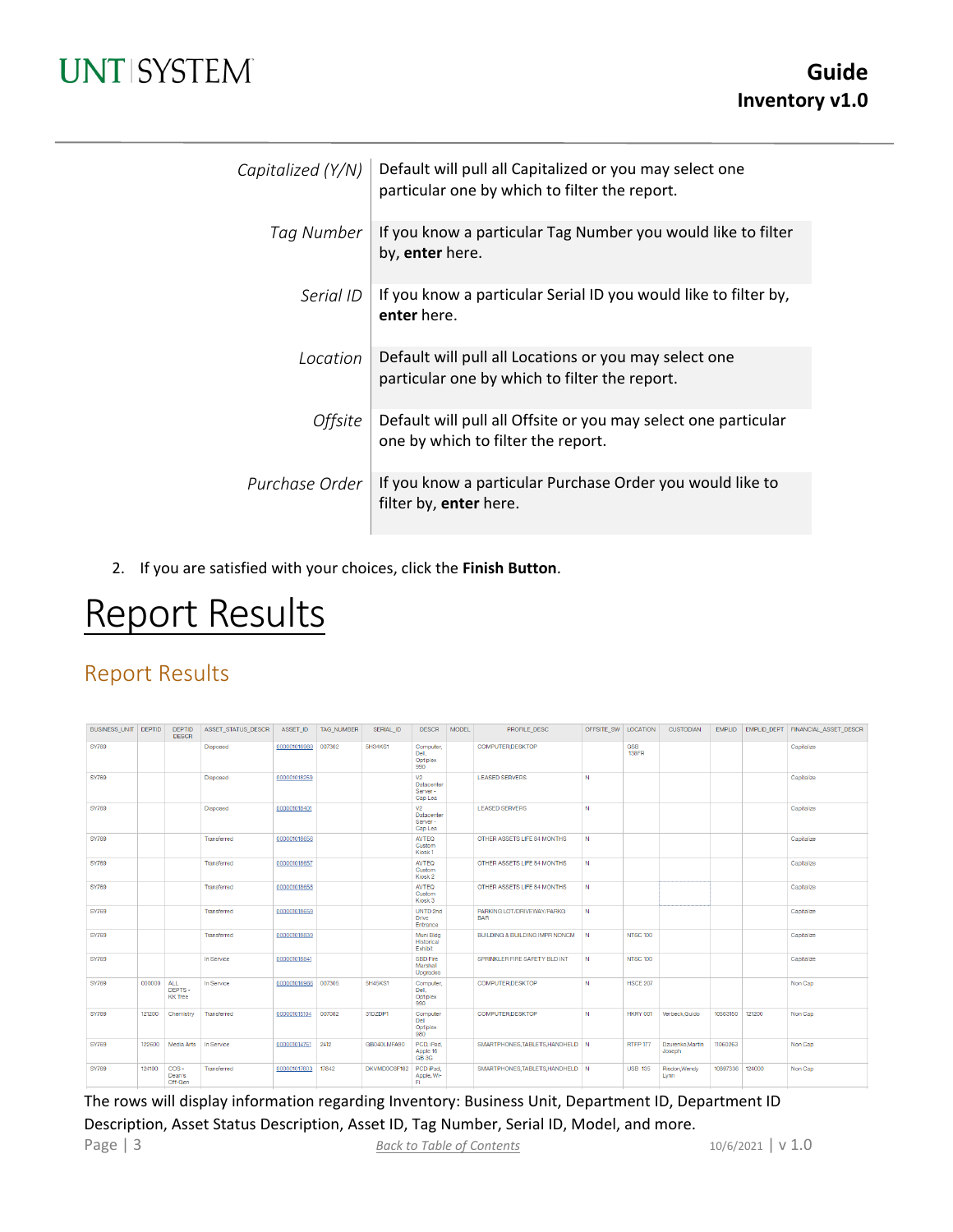#### DRILL-THROUGH OPTIONS

The drill through option is offered in **Asset\_ID** column. It will drill into **Asset History** to show who previously owned it.

# Cognos Report Functionalities

#### LAYOUT OVERVIEW

- Report results are typically displayed in an interactive HTML on screen style.
- Based on your selections, if any, the report will only display results that match your initial filtering choices.
- Reports on screen may combine the Level Number result with the Description for that level in one single column. *(Report results exported to XLS will break these out, see Run Report and Down Load section below.)*
- If there is an error in your request or no results can be produced, you get a return message showing the parameters you chose that produced these results. *(See th[e Error Results section](#page-4-0) below for more information or to troubleshoot.)*

|       | and Clearing                               | C9000 - Suspense      | D9100 - Expense<br>Clearing | 91003 - Undistributed P-<br>Card Exp                                                    | 649.25                   | 649.25           |
|-------|--------------------------------------------|-----------------------|-----------------------------|-----------------------------------------------------------------------------------------|--------------------------|------------------|
|       |                                            |                       |                             | 91005 - Undistributed<br>Trav CC Exp                                                    | 0.00                     | 0.00             |
|       |                                            |                       |                             | <b>Total</b>                                                                            | 649.25                   | 649.25           |
|       |                                            |                       | Total                       |                                                                                         | 649.25                   | 649.25           |
|       | Total                                      |                       |                             |                                                                                         | 34,170,371.53            | 34, 170, 371, 53 |
| Total |                                            |                       |                             |                                                                                         | $\underline{\mathsf{O}}$ | $\Omega$         |
|       | Sep 29, 2021                               |                       |                             | 12:03:59 PM<br>1                                                                        |                          |                  |
|       | $\overline{\wedge}$ Top $\uparrow$ Page up |                       | $\downarrow$ Page down      | $\times$ Bottom                                                                         |                          |                  |
|       |                                            | <b>Report - Total</b> |                             |                                                                                         |                          |                  |
|       |                                            |                       |                             | $\overline{\uparrow}$ Top $\uparrow$ Page up $\downarrow$ Page down $\downarrow$ Bottom |                          |                  |

- Use the **"Page Down" Link** at the bottom left to see additional pages (if any).
- Use the **"Bottom" Link** to skip to the last page of **Applied Parameters** where you can review what your filtering choices were on the initial **Prompt Page** selections. Use the **"Top" Link** then to return to your first page.

# Exporting Your Report Results

### Exporting Your Report Results

In the upper left hand or right hand of the toolbar on your screen, you will see options to run report and view your results.

#### EMAIL REPORT DIRECTLY

Click the **"Share"** symbol dropdown (next to the bell) on the upper right hand of the toolbar on your screen to select **"Email".** Fill in the desired email address, any additional information, and your onscreen results will be emailed from within the Cognos program.

|                    |  | 9 | 2 |
|--------------------|--|---|---|
| Share              |  |   |   |
| Send<br>Link       |  |   |   |
| Select a platform: |  |   |   |
| Email              |  |   |   |